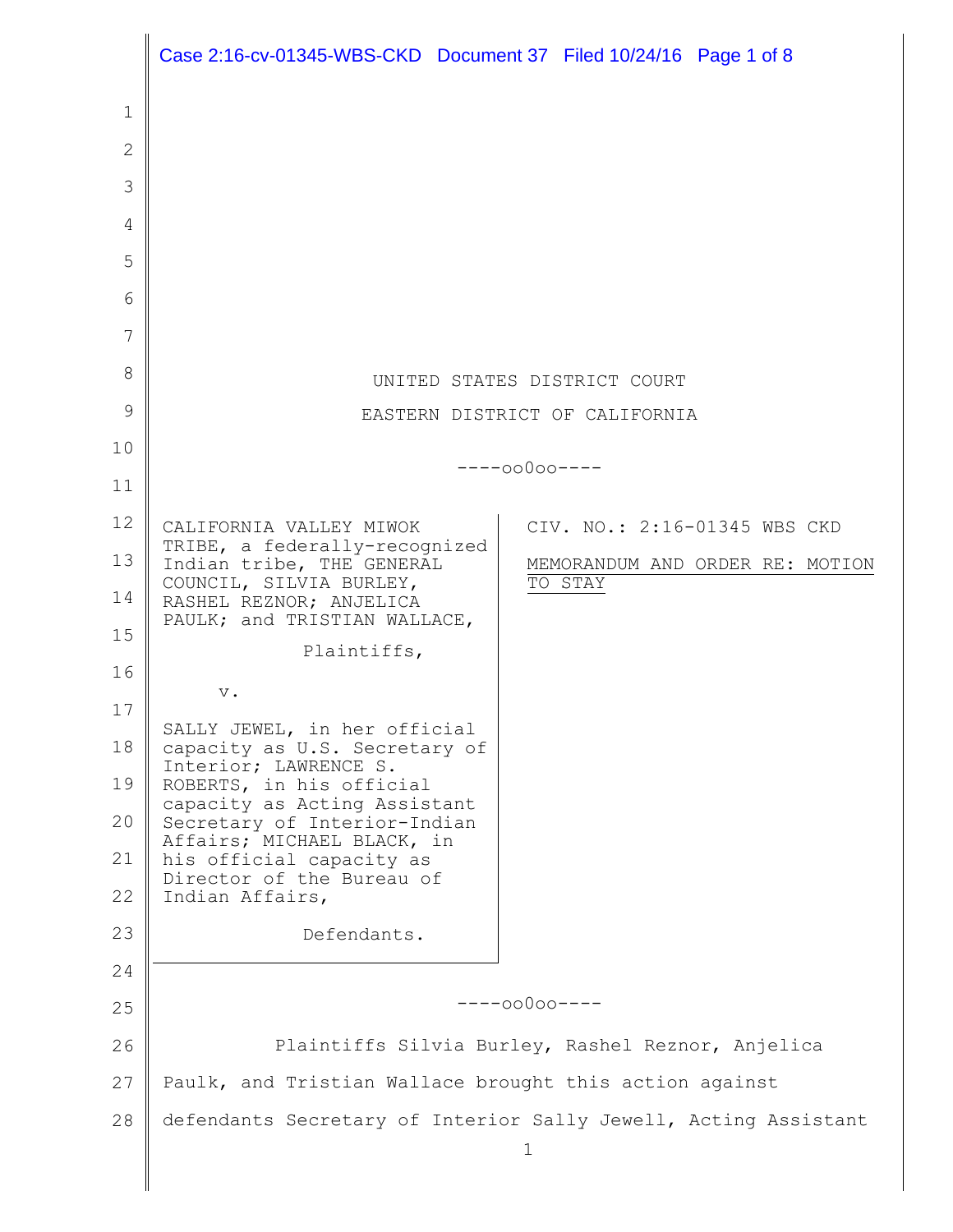# Case 2:16-cv-01345-WBS-CKD Document 37 Filed 10/24/16 Page 2 of 8

1 2 3 4 5 6 7 8 Secretary of Interior Lawrence Roberts, and Director of the Bureau of Indian Affairs ("BIA") Michael Black for declaratory relief, injunctive relief, and due process violations arising out an administrative decision on the membership and leadership of the California Valley Miwok Tribe ("Tribe"). The matter is now before the court on plaintiffs' motion to stay enforcement of the Assistant Secretary's December 30, 2015, decision ("December 2015 Decision"). $<sup>1</sup>$  (Docket No. 10.)</sup>

9

23

#### I. Factual and Procedural Background

10 11 12 13 14 15 16 17 18 This action is part of a long-running leadership dispute over the Tribe between the Burley Faction--made up of Burley, Reznor, Paulk, and Wallace--and Yakima Dixie. See Cal. Valley Miwok Tribe v. United States, 424 F. Supp. 2d 197 (D.D.C. 2006) (hereinafter "Miwok I"); Cal. Valley Miwok Tribe v. United States, 515 F.3d 1262 (D.C. Cir. 2008) (hereinafter "Miwok II"); Cal. Valley Miwok Tribe v. Jewell, 5 F. Supp. 3d 86 (D.D.C. 2013) (hereinafter "Miwok III"). The Tribe is a federally recognized tribe.

19 20 21 22 In 1916, the United States acquired a parcel of land for the Tribe's benefit. (Corrales Decl. Ex. 4 ("Dec. 2015 Decision") at 2 (Docket No. 11).) In 1958, the California Rancheria Act terminated federal recognition of rancherias, and

<sup>24</sup> 25 26 27 28 i<br>L Plaintiffs caption their motion as seeking an order staying the December 2015 Decision, but plaintiffs are actually seeking preliminary injunctive relief from the court to prevent the BIA from taking certain actions pending a decision on the merits. See Nken v. Holder, 556 U.S. 418, 428-29 (2009). The terminology does not change the court's standard of review. Leiva-Perez v. Holder, 640 F.3d 962, 966 (9th Cir. 2011) (applying the four injunction factors to a stay request).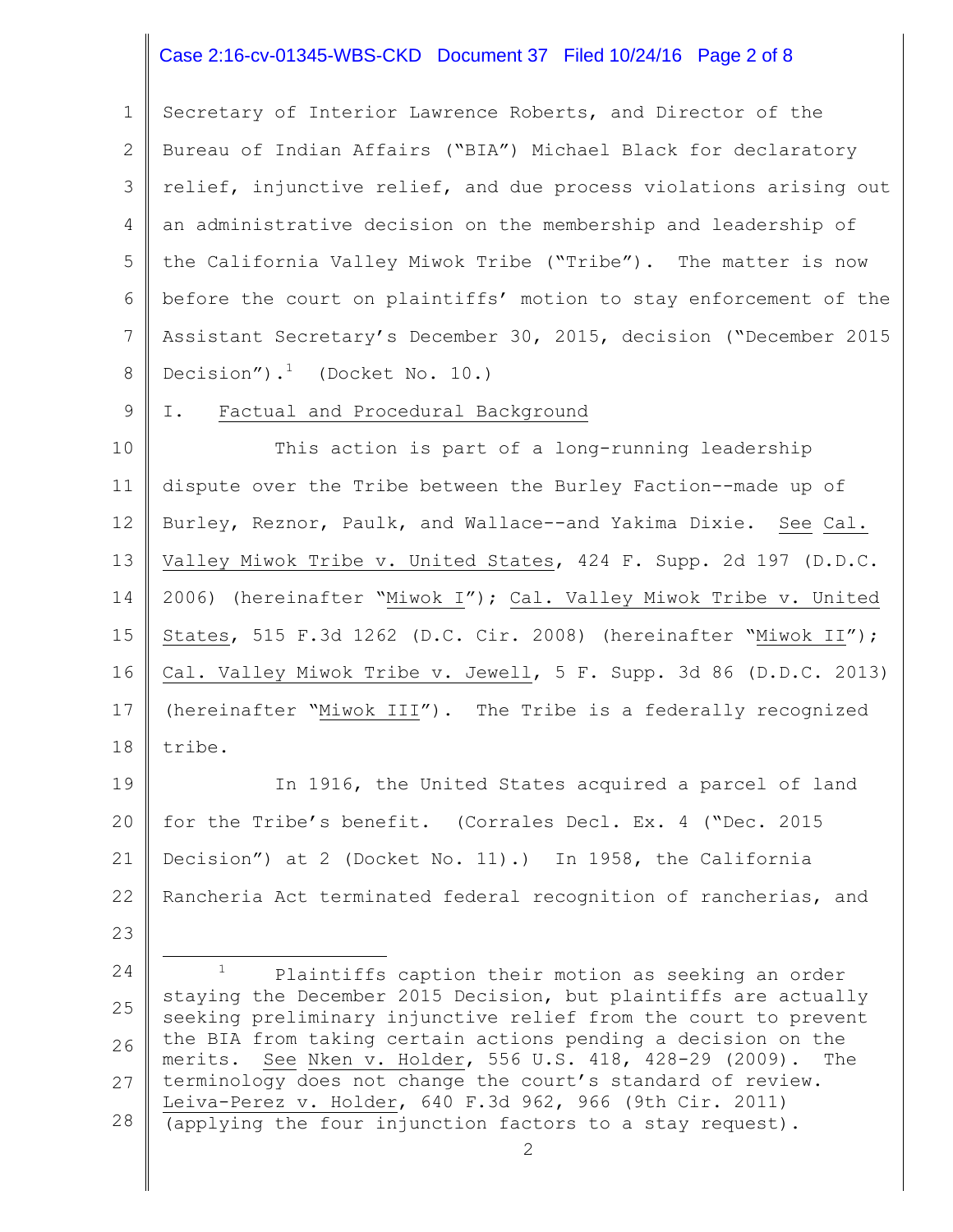# Case 2:16-cv-01345-WBS-CKD Document 37 Filed 10/24/16 Page 3 of 8

1 2 Mabel Dixie--the sole Miwok Indian resident on the land--acquired title to the land. (Id. at 3.)

3 4 5 6 7 8 9 10 11 12 13 14 15 16 17 Mabel Dixie's son, Yakima Dixie, was the only tribal member living on the property in 1998. (Id. at 1-2.) The Burley Faction obtained his permission to enroll into the Tribe. (Id. at 2.) The BIA, Dixie, and Burley drafted a Resolution ("1998 Resolution") stating that the Tribe consisted of at least Dixie and the Burley Faction and establishing a general council ("1998 General Council"). Miwok III, 5 F. Supp. 3d at 91. In 1999, a leadership dispute began between Dixie and Burley, and the BIA entered into a contract with Burley to provide funding for the Tribe's organization. Id. Later, the BIA found Burley did not attempt to involve all tribal members, and it ceased recognizing Burley as the Tribe representative. Id. at 93. The California Gaming Control Commission, which provides funding to certain tribes, also suspended its payments to the Tribe and is currently holding the money in trust. Id. at 94.

18 19 20 21 22 23 In a 2005 hearing, the BIA refused to accept a constitution submitted by Burley that alleged that the Burley Faction were the only Tribe members because the constitution did not reflect the participation of the whole community. Id. at 93- 94. This decision was upheld by the district court in Miwok I and the D.C. Circuit in Miwok II. Id. at 94.

24 25 26 27 28 While Miwok II was pending, the BIA notified Dixie and Burley that it would move forward with facilitating the Tribe's organization. Id. In December 2010, the Assistant Secretary determined that the tribal government was organized under the 1998 Resolution and General Council. Id. at 95. In August 2011,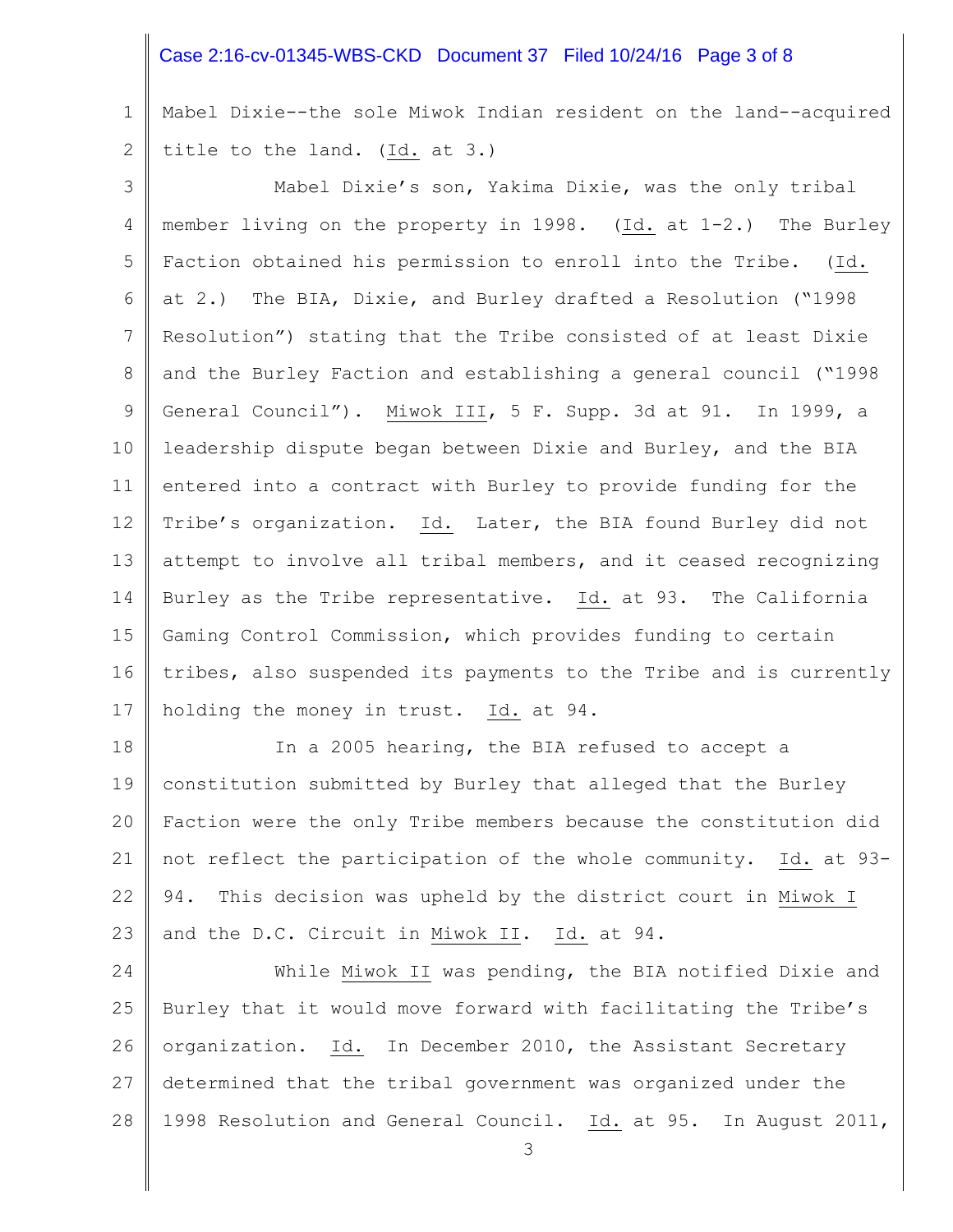# Case 2:16-cv-01345-WBS-CKD Document 37 Filed 10/24/16 Page 4 of 8

1 2 3 4 5 the Assistant Secretary issued a revised decision that reached the same conclusion. Id. He found (1) the citizenship of the Tribe consisted solely of Dixie and the Burley Faction and (2) the 1998 General Council was the Tribe's government. Id. Dixie challenged the August 2011 Decision. (Dec. 2015 Decision at 2.)

6 7 8 9 10 11 Based on the record, the Miwok III court held the August 2011 Decision was arbitrary and capricious. (Id.) The court held that the Assistant Secretary ignored substantial evidence in the record and assumed conclusions without providing a factual basis. Miwok III, 5 F. Supp. 3d at 97-100. The court remanded the case to the Assistant Secretary. Id. at 100-01.

12 13 14 15 16 17 18 19 20 21 The Assistant Secretary issued his December 2015 Decision in response to the Miwok III remand. He held, based on the record and previous federal decisions, that the Tribe's membership was not limited to five members and the 1998 General Council was not a tribal government. (Dec. 2015 Decision at 3- 5.) Finally, the Assistant Secretary found Dixie's 2013 Constitution did not establish a tribal government, but he allowed Dixie to submit additional evidence to a Regional Director in order to determine whether the 2013 Constitution was validly ratified. (Id. at 6.)

22 23 24 25 26 27 Plaintiffs challenged the December 2015 Decision and brought this suit against the federal defendants. Several potential Tribe members, including Dixie, intervened. (Docket No. 30.) Plaintiffs now move to stay the December 2015 Decision pending final resolution of this case. (Docket No. 10.) II. Discussion

28

In order to obtain a preliminary injunction, the moving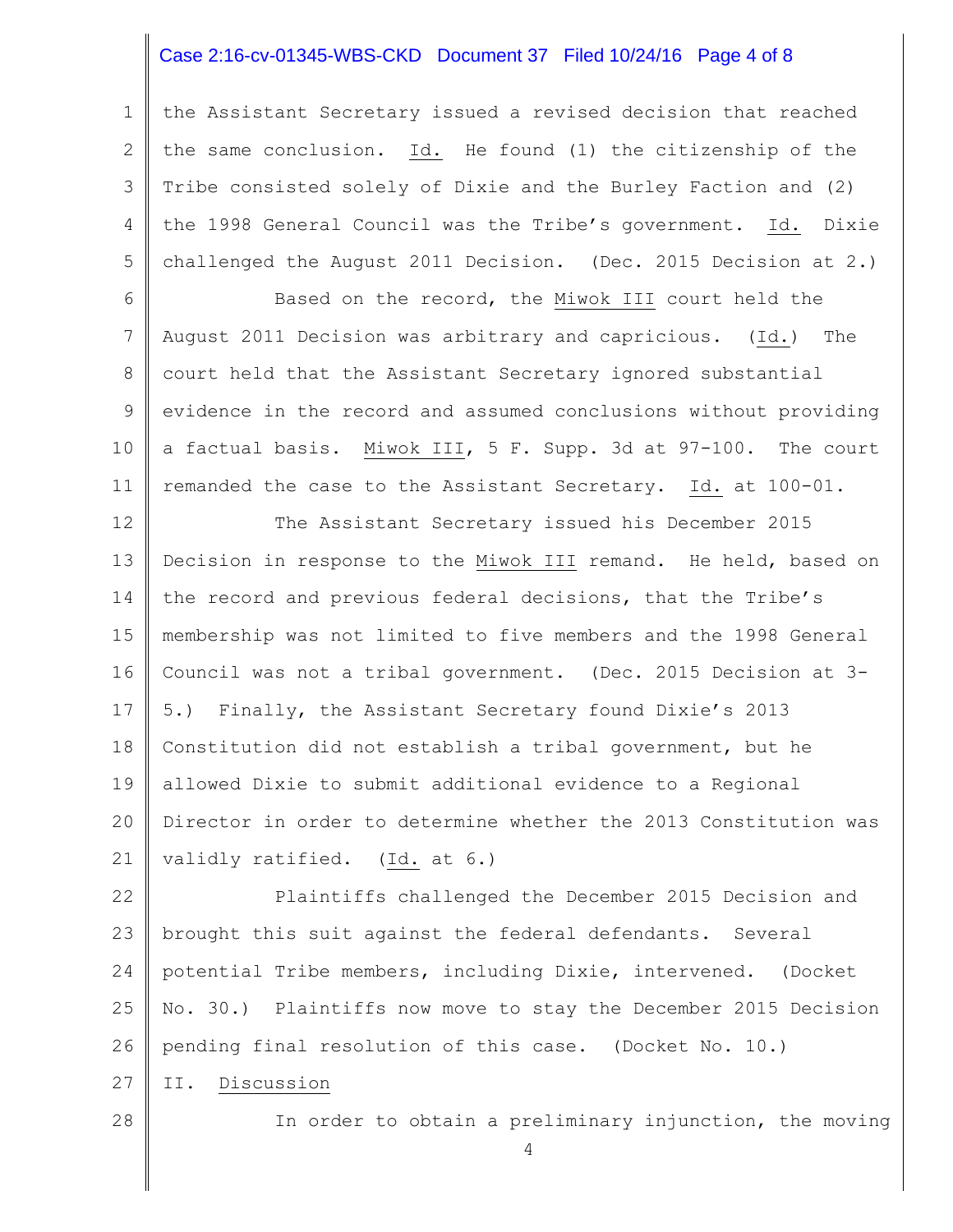# Case 2:16-cv-01345-WBS-CKD Document 37 Filed 10/24/16 Page 5 of 8

1 2 3 4 5 6 7 8 9 10 11 12 party must establish (1) he is likely to succeed on the merits, (2) he is likely to suffer irreparable harm in the absence of preliminary relief, (3) the balance of equities tips in his favor, and (4) an injunction is in the public interest. Winter v. Natural Res. Def. Council, Inc., 555 U.S. 7, 20-21 (2008); Humane Soc. of the U.S. v. Gutierrez, 558 F.3d 896, 896 (9th Cir. 2009). When the United States is the non-moving party, the third and fourth factors merge. Nken v. Holder, 556 U.S. 418, 435 (2009). Injunctive relief is "an extraordinary and drastic remedy, one that should not be granted unless the movant, by a clear showing, carries the burden of persuasion." Mazurek v. Armstrong, 520 U.S. 968, 972 (1997) (per curiam).

13 14 15 16 17 18 19 20 21 22 23 24 "[A] preliminary injunction will not be issued simply to prevent the possibility of some remote future injury." Winter, 555 U.S. at 21. A plaintiff "must establish that irreparable harm is likely, not just possible, in order to obtain a preliminary injunction." All. for the Wild Rockies v. Cottrell, 632 F.3d 1127, 1131 (9th Cir. 2011) (emphasis in original) (citing Winter, 555 U.S. at 22). Plaintiffs must demonstrate the harm is both irreparable and imminent. Caribbean Marine Servs. Co., Inc. v. Baldrige, 844 F.2d 668, 674 (9th Cir. 1988). "Speculative injury does not constitute irreparable injury sufficient to warrant granting a preliminary injunction." Id.

25 26 27 28 Plaintiffs argue they will be irreparably harmed by the December 2015 Decision because the Regional Director "is poised to give the Tribe over to the Dixie Faction in the immediate future" by recognizing Dixie's 2013 Constitution. Plaintiffs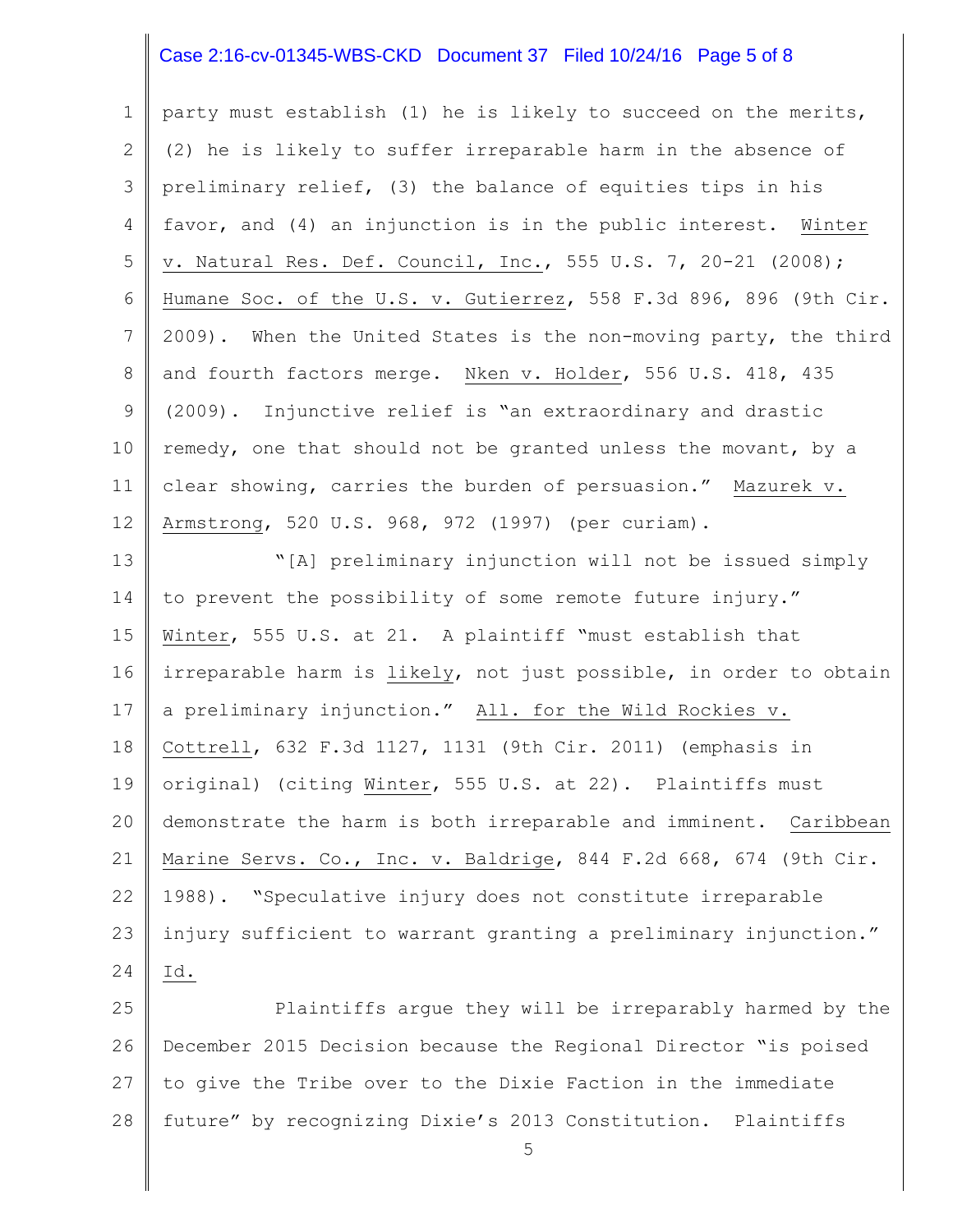# Case 2:16-cv-01345-WBS-CKD Document 37 Filed 10/24/16 Page 6 of 8

1 2 3 4 argue that once the 2013 Constitution is recognized, Dixie will request and obtain the \$13 million the Gambling Control Commission is holding in trust for the Tribe pending resolution of the leadership dispute. (Pls.' Mot. at 10 (Docket No. 10).)

5 6 7 8 9 10 11 12 13 14 15 16 17 18 19 20 The possibility of injury to plaintiffs is speculative because it is uncertain whether the Regional Director will recognize Dixie's 2013 Constitution in the first place. (See Dutschke Aff. ¶¶ 9-11 (Docket No. 34-1).) The December 2015 Decision only authorized the Regional Director to accept additional submissions from Dixie to determine whether the 2013 Constitution is valid. (Dec. 2015 Decision at 6.) Even if the Regional Director approves Dixie's 2013 Constitution, this decision is subject to administrative appeal and would be stayed pending appeal. 25 C.F.R. §§ 2.1-.21 (describing the appeal procedures). Only then, after the Regional Director approved Dixie's 2013 Constitution and the administrative appeals are exhausted, could Dixie petition the Gambling Control Commission for any money. Absent a showing that the money will immediately and certainly be released, any harm is speculative and not immediate.

21 22 23 24 25 26 For the foregoing reasons, because plaintiffs have not established that the Regional Director's future decision regarding the 2013 Constitution and any subsequent issuance of tribal money is imminent or likely to occur, they have not met the irreparable harm prong of the preliminary injunction standard.

27 28 Plaintiffs have also failed to meet the merged third and fourth prongs of the preliminary injunction standard. First,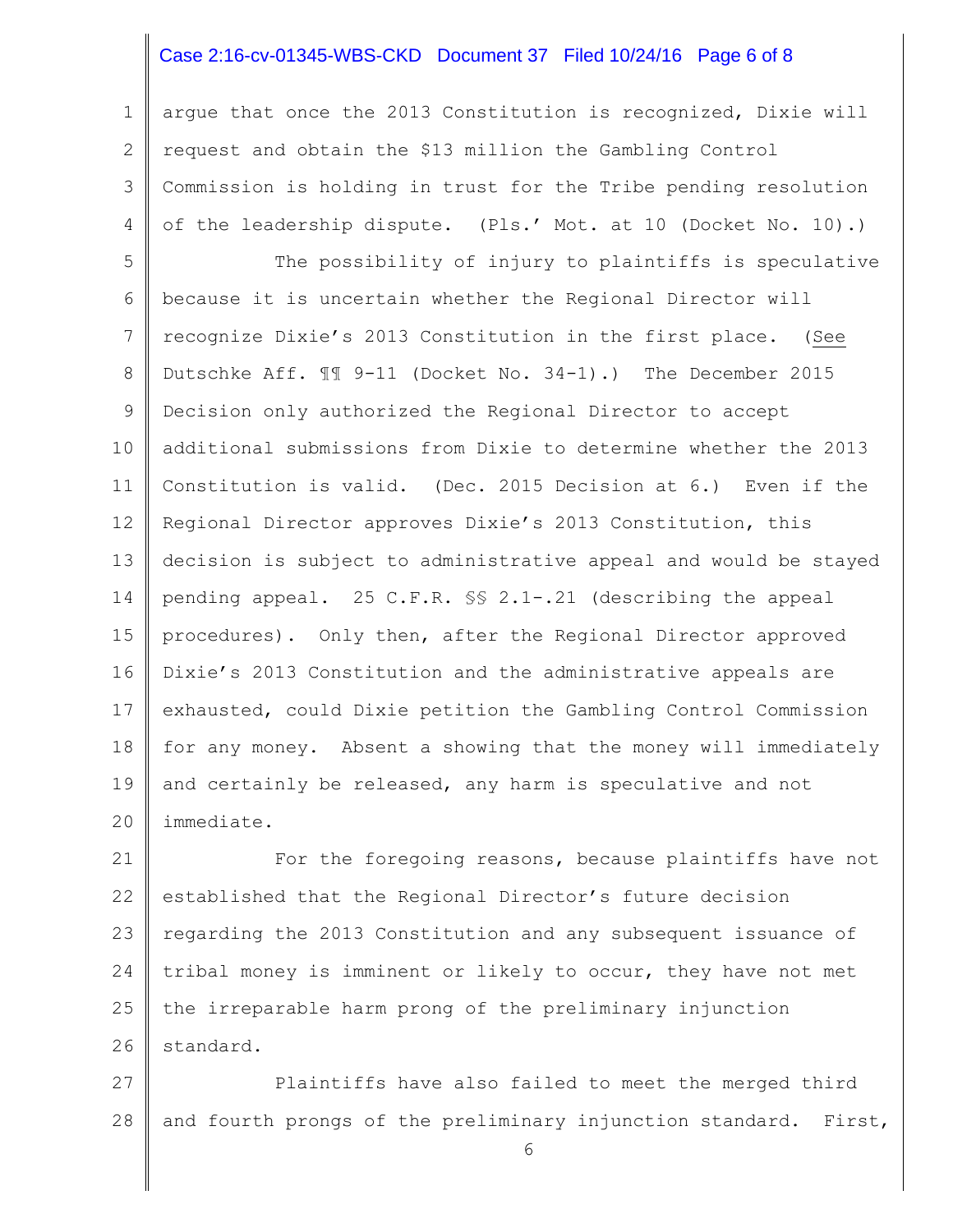# Case 2:16-cv-01345-WBS-CKD Document 37 Filed 10/24/16 Page 7 of 8

1 2 3 4 5 "tribal self-government may be a matter of public interest." Prairie Band of Potawatomi Indians v. Pierce, 253 F.3d 1234, 1253 (10th Cir. 2001). Issuing an injunction preventing the BIA from determining the Tribe's proper government undermines the public policy favoring the promotion of tribal self-governance.

6 7 8 9 10 11 12 13 14 15 16 17 18 19 20 Second, since plaintiffs have not shown irreparable injury, the balance of the equities cannot be in favor of plaintiffs over the United States or intervenor-defendants. Earth Island Inst. v. Carlton, Civ. No. 2:09-2020 FCD EFB, 2009 WL 9084754, at \*28 (E.D. Cal. Aug. 20, 2009), aff'd 626 F.3d 462 (9th Cir. 2010) ("[W]here plaintiff has not made the requisite showing on the merits which, in turn, undermines the likelihood of irreparable injury, the balance of equities cannot be found in plaintiff's favor."). Preventing the implementation of the December 2015 Decision would also impair the interests of the United States and Tribe members in establishing legitimate government-to-government relations, and preventing the Regional Director from determining the validity of other potential tribal governments would prevent Tribe members from receiving the benefits of a duly-recognized government.

21 22 23 24 25 26 27 Because plaintiffs have failed to meet the second and third prongs for a preliminary injunction, the court thus does not need to address the likelihood of success on the merits. See Winter, 555 U.S. at 20-21 (holding a plaintiff must establish that all four prongs are met and irreparable harm is likely, not just possible). Accordingly, the court must deny plaintiffs' motion.

28 ///

7